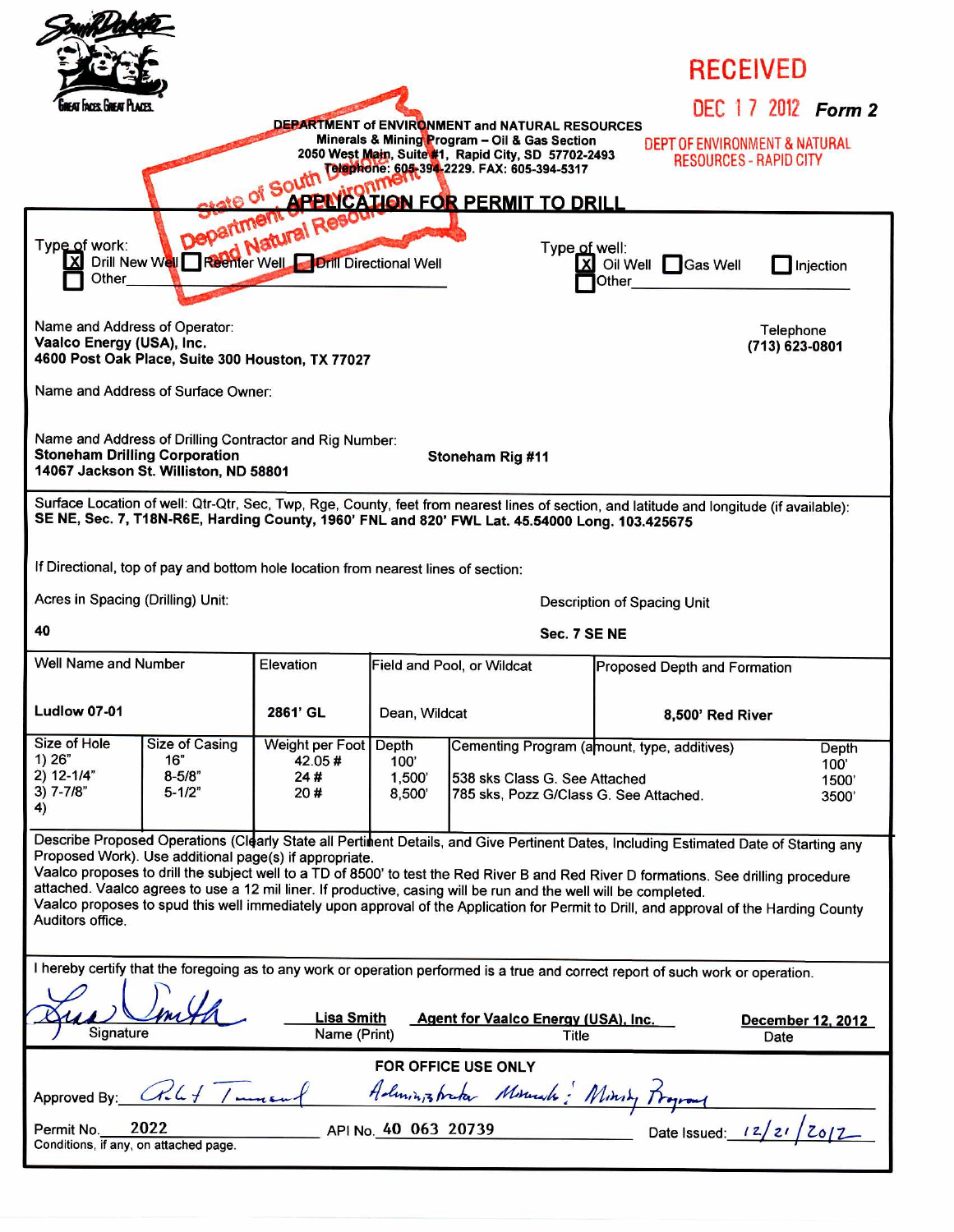

## **DEPARTMENT of ENVIRONMENT and NATURAL RESOURCES**

PMB 2020 JOE FOSS BUILDING 523 EAST CAPITOL PIERRE, SOUTH DAKOTA 57501-3182 www.state.sd.us/denr

## PERMIT CONDITIONS

Vaalco: Ludlow 07-01 Permit: #2022 18N-6E-7 SENE, Harding County API: 40 063 20739

Approval has been granted to drill this location as detailed on the attached Application for Permit to Drill (Form #2) with the following additional conditions:

- 1. This permit is conditioned on compliance with all applicable requirements of South Dakota Codified Laws 45-9 and Administrative Rules of South Dakota 74-12.
- 2. A 12-mil woven, reinforced high-density polyethylene liner must be used on all pits.
- 3. Surface runoff must be diverted around the drill site.
- 4. The surface hole must be drilled with fresh water.
- 5. Cement must be circulated to the ground surface on the surface casing.
- 6. If production casing (long string) is set:
	- A. The cement program approved as submitted with the application shall be followed.
	- B. A cement bond log must be run and filed with the department within 60 days after completion of the well as required by Administrative Rules of South Dakota 74:12:02:12.
- 7. If the well is productive, only one Red River zone may be produced, unless Vaalco Energy petitions the Board of Minerals and Environment to approve multiple completions or commingling in the wellbore.
- 8. If abandoned: A plugging plan must be submitted at least 7 days prior to plugging for the department's review and approval; otherwise, the following plan must be followed:
	- A. If production casing will remain in the wellbore, a mechanical integrity test must be conducted to verify the integrity of the casing.
	- B. With long string, sufficient cement must be circulated to install:
		- 1. A 100-foot plug immediately above the perforations.
		- 2. A 100-foot cement plug, half in and half out of the top of the casing stub after the retrievable part of the production casing has been removed.
		- 3. A 100-foot cement plug, half in and half out of the top of any fresh water aquifer between the top of the casing stub and the base of the surface casing. Freshwater resources at this site include: Madison, Minnelusa, Minnekahta, Canyon Springs, and Inyan Kara.
		- 4. A 100-foot plug, half in and half out of the base of the surface casing.
		- 5. A 25-foot cement plug at the top of the surface casing.
	- C. Without long string, sufficient cement must be circulated to set:
		- 1. 100-foot cement plugs, half in and half out of the top of the following formations: Red River, Interlake, Madison, Minnelusa, Minnekahta, Canyon Springs, and Inyan Kara.
		- 2. A 100-foot cement plug, half in and half out of the base of the surface casing.
		- 3. A 25-foot cement plug at the top of the surface casing.
		- 4. Heavy, mud-laden fluid must be used between all plugs.
	- D. The casing string must be cut off at least three feet below the fmal ground surface contour. A plate with the name of the operator, well name and number, and legal location by quarter-quarter section, township and range must be welded to the casing stub. The location of the abandoned well must be surveyed with high resolution global positioning system equipment or other appropriate survey methods sufficient to accurately locate the well. Survey coordinates must be included in the final abandonment report.